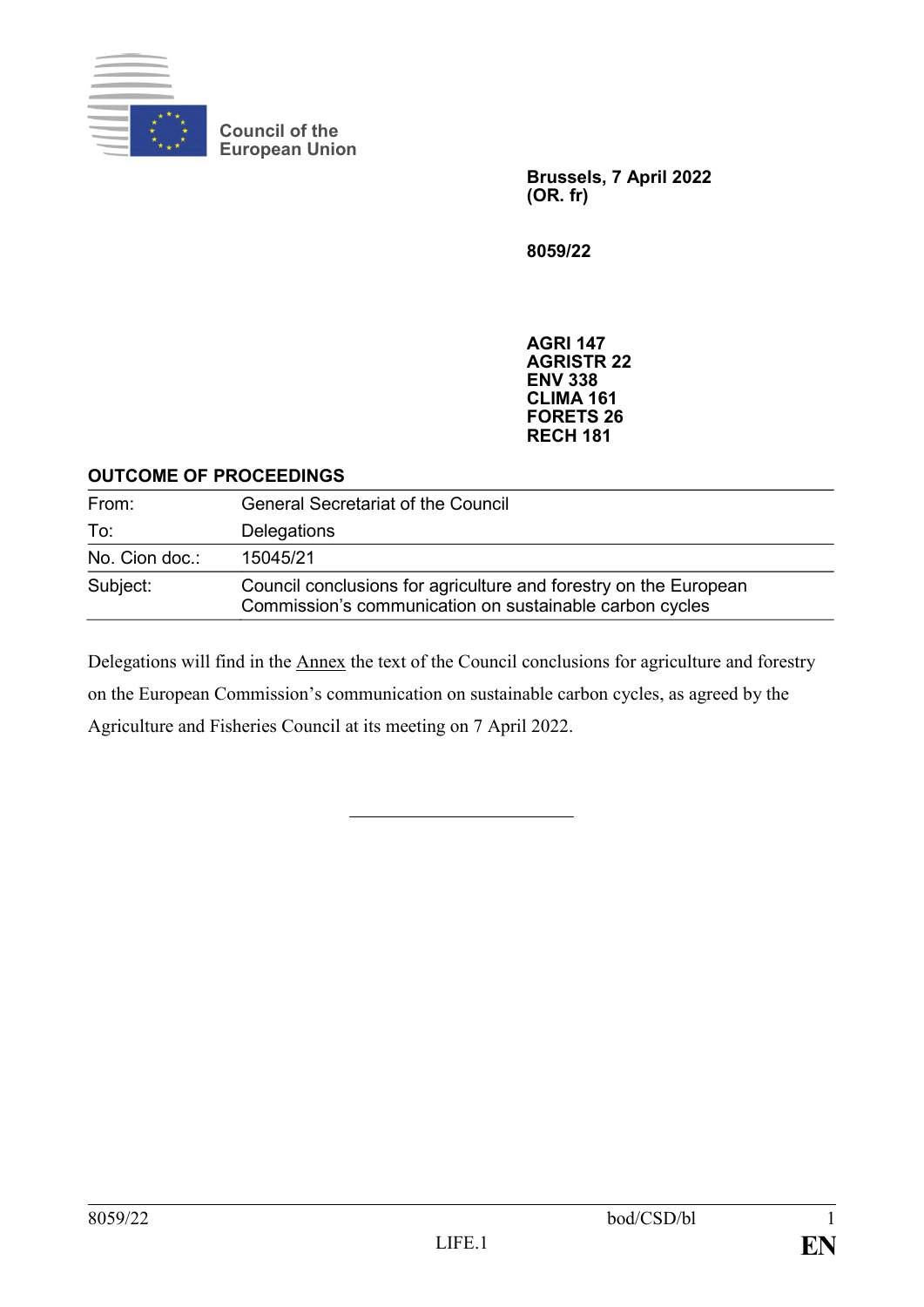## **ANNEX**

## **Council conclusions for agriculture and forestry on the European Commission's communication on sustainable carbon cycles**

The Council of the European Union,

## RECALLING

- the Council conclusions of 15 November 2021 on the New EU Forest Strategy for 2030<sup>1</sup>;
- the Council conclusions of 10 June 2021 on the new EU strategy on adaptation to climate change**<sup>2</sup>** ;
- the Council conclusions of 19 October 2020 on the 'Farm to Fork' strategy<sup>3</sup>;
- the Council conclusions of 29 November 2019 on the updated bioeconomy strategy<sup>4</sup>;
- <sup>-</sup> the Council conclusions of 23 October 2020 on biodiversity and the need for urgent action<sup>5</sup>;
- 1. WELCOMES the European Commission's communication entitled 'Sustainable carbon cycles'.

1

 $\frac{3}{4}$  12099/20.

 $\frac{1}{2}$  13537/21.

 $\frac{2}{3}$  9694/21.

 $\frac{4}{5}$  14594/19.

**<sup>5</sup>** 11829/20.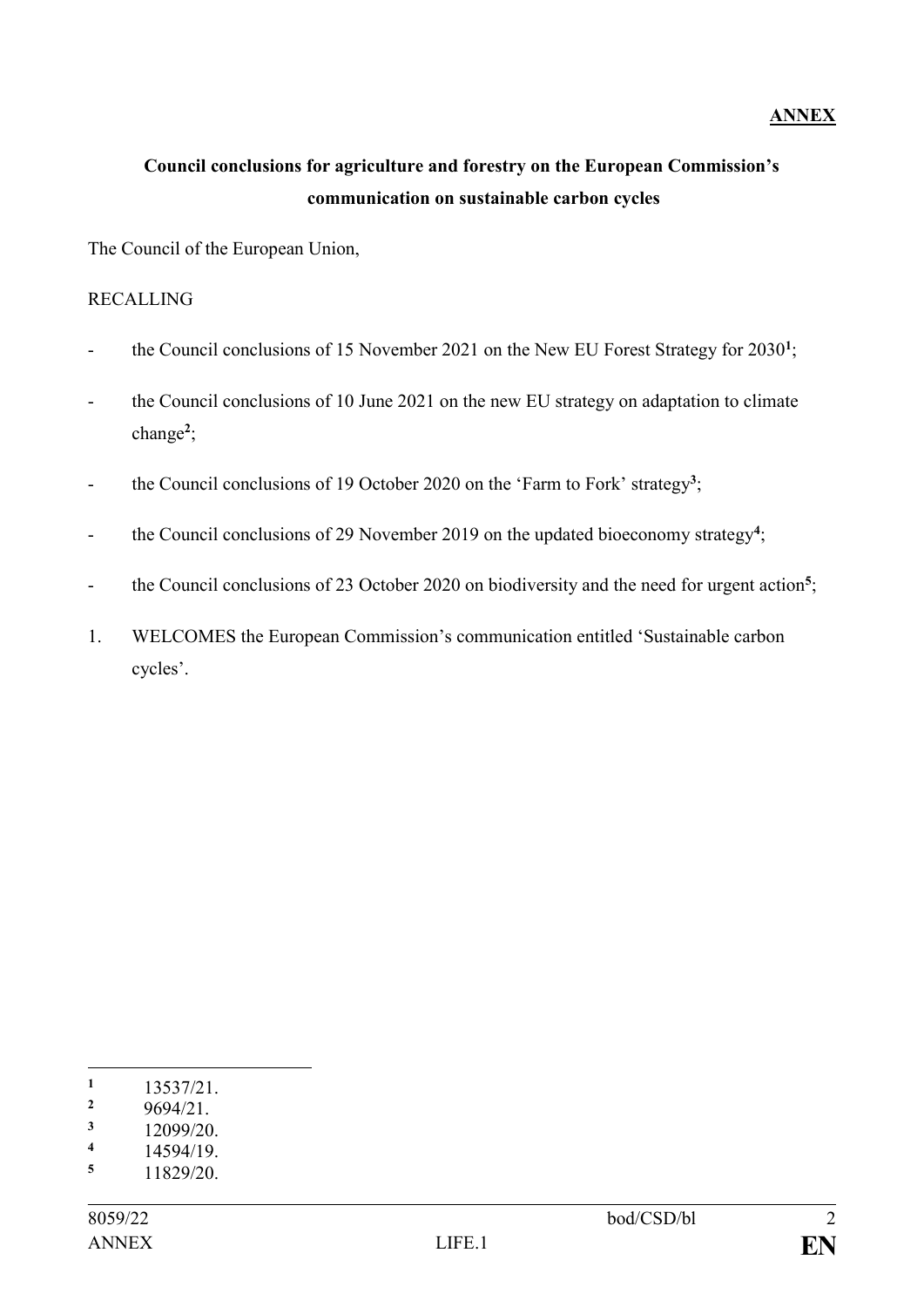- 2. EMPHASISES the particularities of agriculture and forestry in the consideration of climate issues. Agriculture and forestry contribute to the overall effort to reduce emissions, which must remain the primary focus of European Union's climate neutrality objective, and at the same time they are capable of absorbing and storing carbon through carbon pools (forests, forest soils and wood products, grasslands, agroforestry, agricultural soils, wetlands, etc.).
- 3. HIGHLIGHTS that the objective of sustainable food production remains the primary objective of the agricultural sector. STRESSES the importance of forests and their sustainable management as they fulfil multiple goals, including biodiversity conservation, the maintenance and enhancement of biomass production and their contribution to sustainable bioeconomy. EMPHASISES that agriculture and forestry are also significantly affected by climate change, which influences amongst others the storage potential and makes it necessary to adapt production systems and to increase the resilience of ecosystems.
- 4. RECOGNISES that, in order to achieve the Union's climate objectives, in addition to the legislative work in progress on the 'Fit for 55' package, it is appropriate that voluntary incentives at the level of land managers are promoted to strengthen the Union's carbon sinks by sustainably storing more carbon in agricultural, forest and other natural ecosystems and maintain the existing carbon stocks, and WELCOMES in this respect the intention to extend financial support, including from the private sector, in addition to the Common Agricultural Policy – which supports a broad range of carbon farming, carbon sequestration and other climate mitigation practices – and other public support.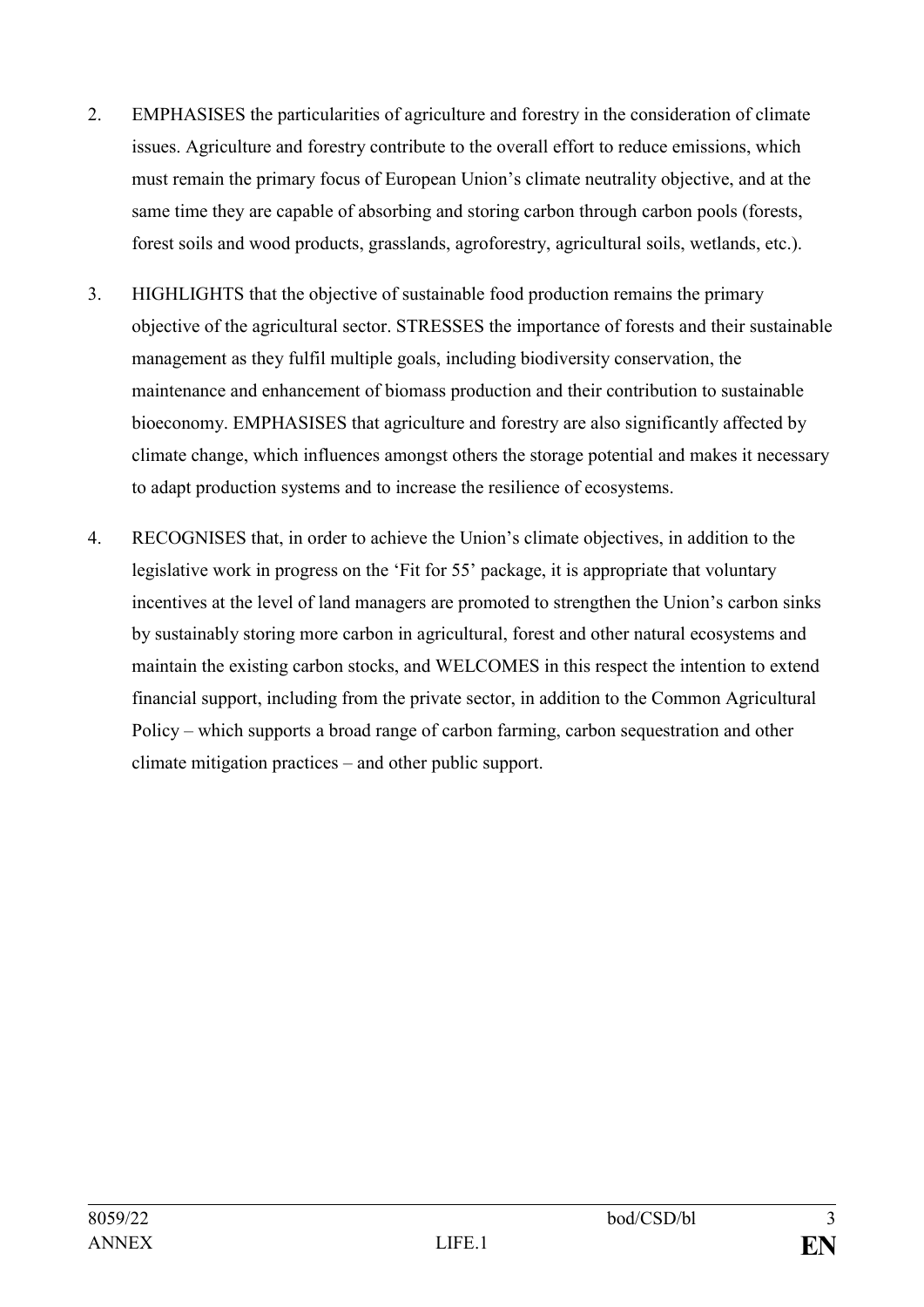- 5. SUPPORTS the approach of conceiving carbon farming as a new voluntary green business model, capable of providing an additional source of income for land managers, and encourages its deployment on the Union's territory; EMPHASISES, however, that the land manager's remuneration must provide sufficient incentives while avoiding significant negative impacts and changes in land use, such as by making land less affordable and available for land managers or causing a reduction of production.
- 6. EMPHASISES the need for targeted information and advisory services, including in the framework of existing policies and programmes, to promote knowledge transfer and training of land managers and other stakeholders, and CONSIDERS that fostering research and innovation activities could help achieve these goals.
- 7. RECALLS that at EU level, methane (CH<sub>4</sub>) represents 56 % and nitrous oxide (N<sub>2</sub>0) 39 % of greenhouse gas (GHG) emissions in agricultural production<sup>6</sup>, while carbon dioxide (CO<sub>2</sub>) represents a minor proportion of GHG emissions. Moreover, TAKES NOTE that certain agricultural practices which may increase carbon sequestration can at the same time result in higher N<sub>2</sub>O emissions and therefore RECOGNISES the potential benefit of an integrated approach to carbon farming.

<sup>1</sup> **<sup>6</sup>** Data for 2019 based on EU greenhouse gas inventories-27, European Environment Agency (EEA). These data do not include the emissions from energy consumption in the agricultural production. The detailed methodology is available in the set of indicators 'Greenhouse gas emissions from agriculture in Europe' published by the EEA on 15 December 2021.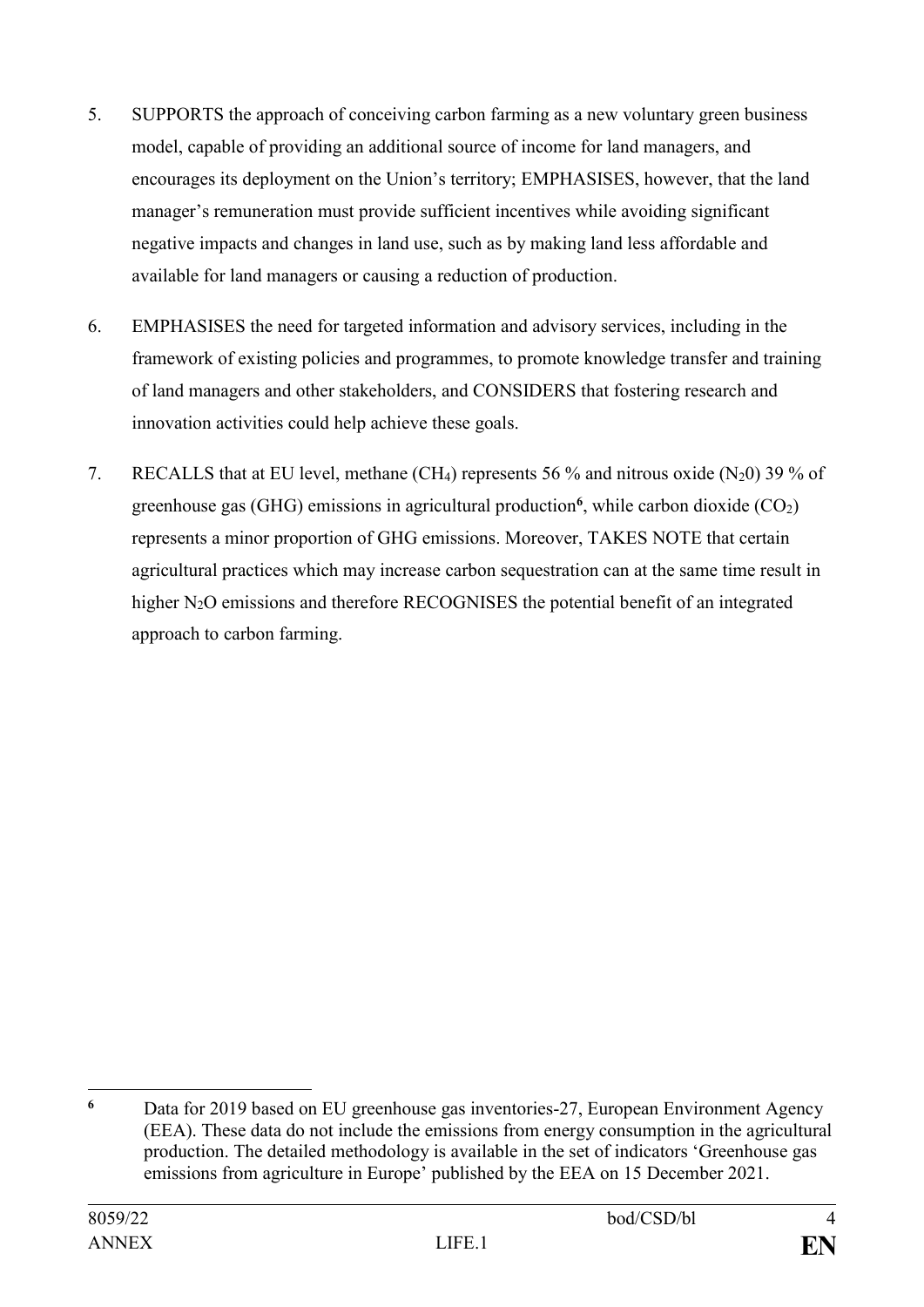- 8. CONSIDERS that the examples of practices identified by the Commission in its Communication as favourable to carbon storage in soils and other ecosystems are relevant, but EMPHASISES the need to take into account the diverse conditions of Member States, and their regions when assessing climate change mitigation practices. However, STRESSES that carbon farming practices need to adhere to environmental integrity, in particular, avoiding negative effects on biodiversity. In this light, ENCOURAGES the Commission, in cooperation with Member States, to provide further examples of improved land management practices, in addition to those set out in the communication, based on current scientific consensus.
- 9. RECOGNISES the existence of co-benefits associated with the abovementioned practices, which may contribute in particular to the preservation of biodiversity, as well as of water, soil and air quality.
- 10. SUPPORTS the Commission's intention to define a robust certification framework based on standardised and validated scientific methods and diagnostic instruments at the European level for monitoring, reporting and verifying the volumes of carbon stored and emitted and SUGGESTS that such framework include a requirement for the Commission to conduct an independent verification of the progress achieved on carbon farming, and report on it. UNDERLINES that, to ensure the credibility of this framework, high-quality criteria such as transparency, additionality, permanence and the avoidance of negative impacts on the environment and biodiversity must be at its core, and it should not discourage any current effort from land managers.
- 11. EMPHASISES that this future certification framework should be simple, should not cause disproportionate administrative burden in order to facilitate the participation by land managers and should not result in sanctions in case carbon sequestration is lower than expected for reasons independent from the land managers' actions.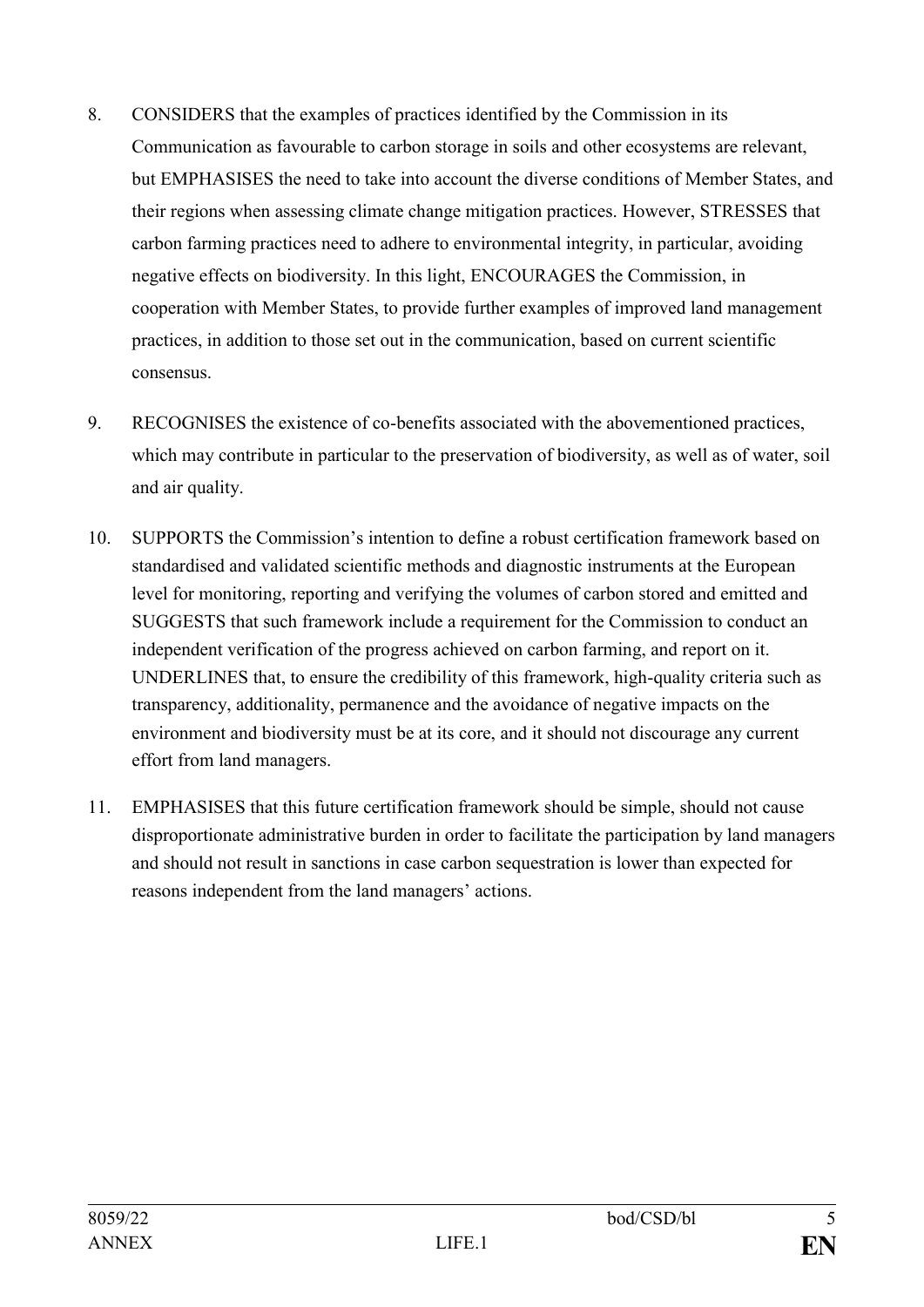- 12. SUPPORTS the timely setting up of a Union expert group consisting of Member States' representatives including from forestry, agriculture and environment to assist the Commission in taking into account existing best practices on carbon farming. SUGGESTS that this group could, in particular, help the Commission study all the existing international and national systems for accounting the GHG emission reductions and carbon storage in agriculture and forestry, as well as the carbon certification systems that already exist. INVITES the Commission to have regard to the work of the expert group with a view to assessing the potential implications of broadening the scope of the EU regulatory framework for the certification of carbon removals to agricultural GHG emission reduction, including an increased incentive for land managers to reduce GHG emissions at farm level.
- 13. EMPHASISES that the certification framework will have to incorporate the necessary flexibilities to take into account the specificities of Member States and their regions, and production systems (including the size of farms, parcels and forests, climatic conditions, soil types and cultivation practices), without compromising the environmental integrity of the scheme.
- 14. EMPHASISES that the regulatory framework for certification should be implemented in full coherence with other Union policies and their goals, avoiding double counting, carbon leakage, and without undermining the objective of food security.
- 15. ASKS FOR the future Union certification framework to be designed taking into account and, if possible, to be compatible with existing national initiatives sharing the same objective.
- 16. INVITES the Commission to explore whether and how the Union certification framework could cover a wider range of practices including agricultural GHG emissions and possibly the economic value of co-benefits without compromising the simplicity and clarity of the system.